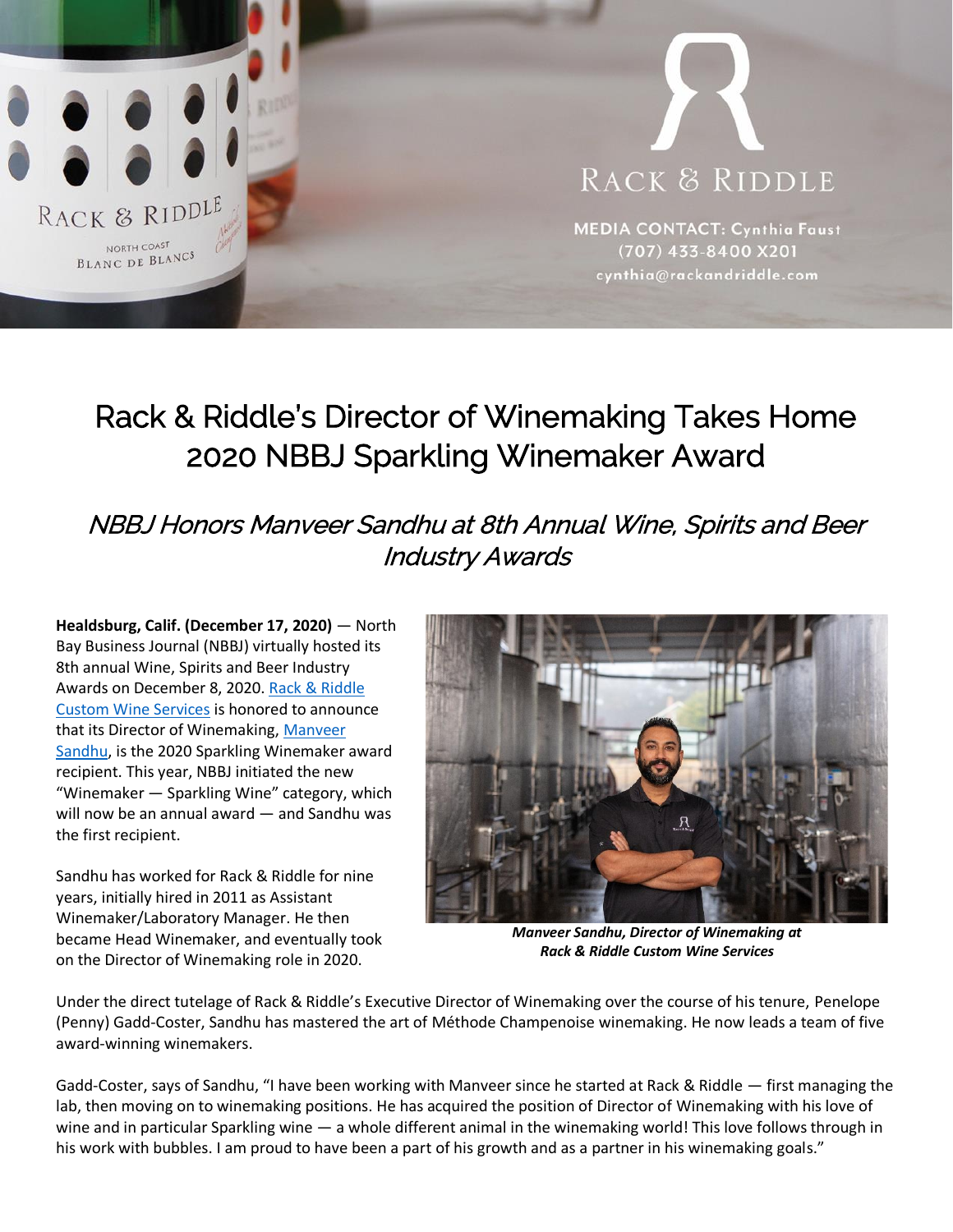#### His Early Career

Asked by NBBJ how he got started in the industry, Sandhu, said, "My entry into the wine industry started with a circumstance of convenience. While job hunting as a student at UC Davis, I came across a laboratory technician position in Dr. David Smart's Research Lab. Working in the lab/vineyard, along with taking a few V&E *(viticulture and enology)* classes, ignited a passion in me and a new direction for my future."

Prior to working at Rack & Riddle, he worked for a few of California's largest wine producers. He says, "After two years in the Delicato Laboratory I joined the Lab team at E&J Gallo's Modesto facility. Having a firm grasp in the laboratory and production, it was time for me to forge ahead in my winemaking career path. Joining Rack & Riddle in 2011, as an Assistant Winemaker/Laboratory Manager, has been the most educational and gratifying journey in my career, and continues to be as I have opportunities to learn, and teach every day."

#### His View on How the Pandemic and Wildfires Have Altered Business

Asked by NBBJ how the pandemic has affected business, Sandhu said, "The health, safety and well-being of our employees and clients have been the upmost priority throughout the pandemic. Following local and state health guidelines, we have implemented policies to minimize contact and spread of the virus. We have daily wellness check updates for all our team members as well as any visiting clients. To maintain our work 'bubble' we have designated areas for client visitors with hand sanitizing stations. In addition, for the safety of our employees, we have restricted the time of client visits and visiting hours for customers. It is a difficult time for the restaurant and hospitality industry, and we have done so much to remain safe and keep our doors open. Luckily there has been an increased demand in online and retail wine sales, which has kept production on our lines and cellar busy through the pandemic."

On the topic of wildfires, Sandhu said, "We realized pretty quickly that the challenges of seasonal wildfires and power shutoffs will likely be something we will continue to deal with in the future. Taking this new reality into account when planning facility projects and equipment purchases, we have put ourselves in a position to be proactive instead of reactive. Over the last two harvests, we have had generators onsite to continue winery operations in case of planned/unplanned power outages. Harvest is a critical and time-sensitive time, so not having power to perform necessary work functions can be devastating. We have additional systems in place like positive pressure nitrogen gassing system for wine tanks and a cellar-wide tank chilling system, to keep wine temperature-controlled and nitrogen gassed, if the winery is inaccessible during wildfires.

To read the NBBJ online award interview with Manveer Sandhu, go to:

[ttps://www.northbaybusinessjournal.com/article/industrynews/manveer-sandhu-of-sonoma-countys-rack-riddle](https://www.northbaybusinessjournal.com/article/industrynews/manveer-sandhu-of-sonoma-countys-rack-riddle-custom-wine-services-wins-w/)[custom-wine-services-wins-w/](https://www.northbaybusinessjournal.com/article/industrynews/manveer-sandhu-of-sonoma-countys-rack-riddle-custom-wine-services-wins-w/)

To read the article announcing the entire NBBJ 8th Annual Wine, Spirits and Beer Industry Awards, go to: [https://www.northbaybusinessjournal.com/article/industrynews/meet-the-winners-of-2020-wine-spirits-beer-industry](https://www.northbaybusinessjournal.com/article/industrynews/meet-the-winners-of-2020-wine-spirits-beer-industry-awards-by-north-bay/)[awards-by-north-bay/](https://www.northbaybusinessjournal.com/article/industrynews/meet-the-winners-of-2020-wine-spirits-beer-industry-awards-by-north-bay/)

#### About Rack & Riddle

With three locations in Sonoma County, California, Rack & Riddle is an innovative leader in the custom crush, custom wine services marketplace. Committed to providing pristine facilities where both Rack & Riddle and client winemakers are able to craft award-winning still and sparkling wines, the facilities are bustling yearround.

Rack & Riddle offers complete grape-to-bottle and base-to-bottle production for still and sparkling wines, and private-label sparkling wine services. The installation of state-of-the-art, high-capacity still and sparkling wine production and bottling lines provides the ability to service client demands. The facilities house nearly two million gallons of stainless-steel storage and fermentation vessels, where an exceptional winemaking team produces 1.7 million cases of wine annually.